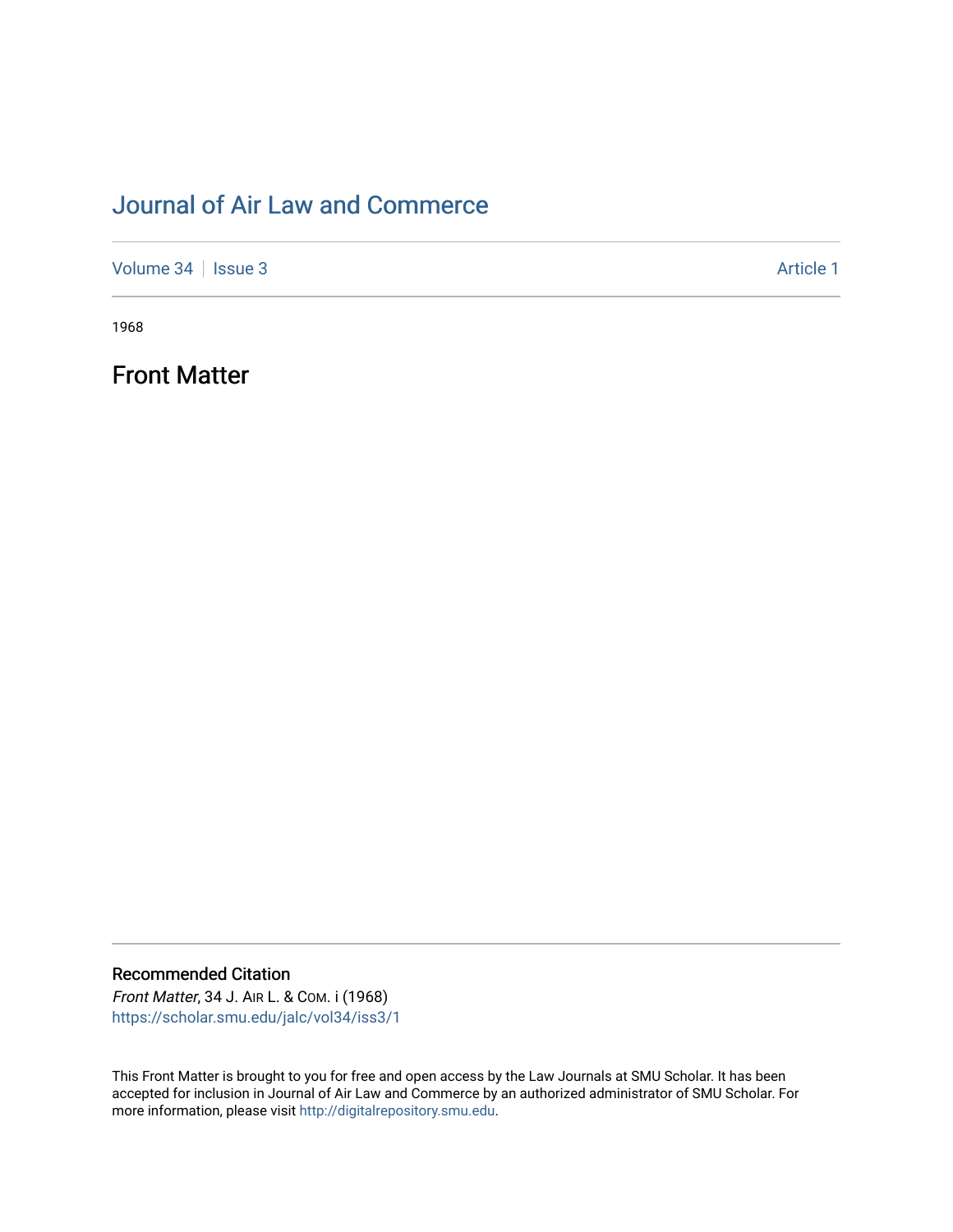# **JOURNAL** OF AIR LAW **AND** COMMERCE

|  | VOLUME 34 |  |
|--|-----------|--|
|  |           |  |

4 SUMMER 1968 NUMBER 3

## TABLE OF **CONTENTS**

### SYMPOSIUM ON AIR SAFETY

PUBLIC POLICY FOR AIR TRANSPORTATION . . . Hon. M. Cecil Mackey 330

#### SESSION ONE

| IDEAL SAFETY SYSTEM FOR ACCIDENT PREVENTION Jerome Lederer 336                                      |  |
|-----------------------------------------------------------------------------------------------------|--|
| STATE OF THE ART IN AIR SAFETY C. O. Miller 343                                                     |  |
| AIRCRAFT MANUFACTURER'S AIR SAFETY PROGRAM-<br>THE SST SYSTEM SAFETY PROGRAM Charles B. Stewart 356 |  |
| FEDERAL AVIATION ADMINISTRATION AIR<br>SAFETY PROGRAM Donald E. Kemp 363                            |  |
| TO MAKE ASSURANCE DOUBLE SURE W. T. Seawell 371                                                     |  |
| DISCUSSION-SESSION ONE From the Floor 379                                                           |  |

#### SESSION TWO

| NEED FOR THE EXCHANGE OF SAFETY INFORMATION Harold Caplan 386                     |  |
|-----------------------------------------------------------------------------------|--|
| NATIONAL TRANSPORTATION SAFETY BOARD<br>BUREAU OF AVIATION SAFETY B. R. Allen 399 |  |
| ACCIDENT INFORMATION-STORING AND RETRIEVING . William Russler 409                 |  |
| THE ATTORNEY'S ROLE IN ACCIDENT INVESTIGATION . Robert Reed Gray 417              |  |
| ATTORNEY'S USE OF ACCIDENT INVESTIGATION<br>MATERIALS. Lawrason Driscoll 423      |  |
| DISCUSSION-SESSION Two From the Floor 427                                         |  |

#### SESSION THREE

| ECONOMICS OF AIR SAFETY Richard J. Barber 431                                |  |
|------------------------------------------------------------------------------|--|
| REGULATION OF HUMAN FACTORS Lee S. Goldsmith 434                             |  |
| AN AIRLINE PILOT'S VIEW OF SAFETY. Robert N. Buck 443                        |  |
| THE ROLE OF THE INSURANCE COMPANY IN<br>AIR SAFETY. G. I. Whitehead, Jr. 450 |  |
| DISCUSSION-SESSION THREE From the Floor 457                                  |  |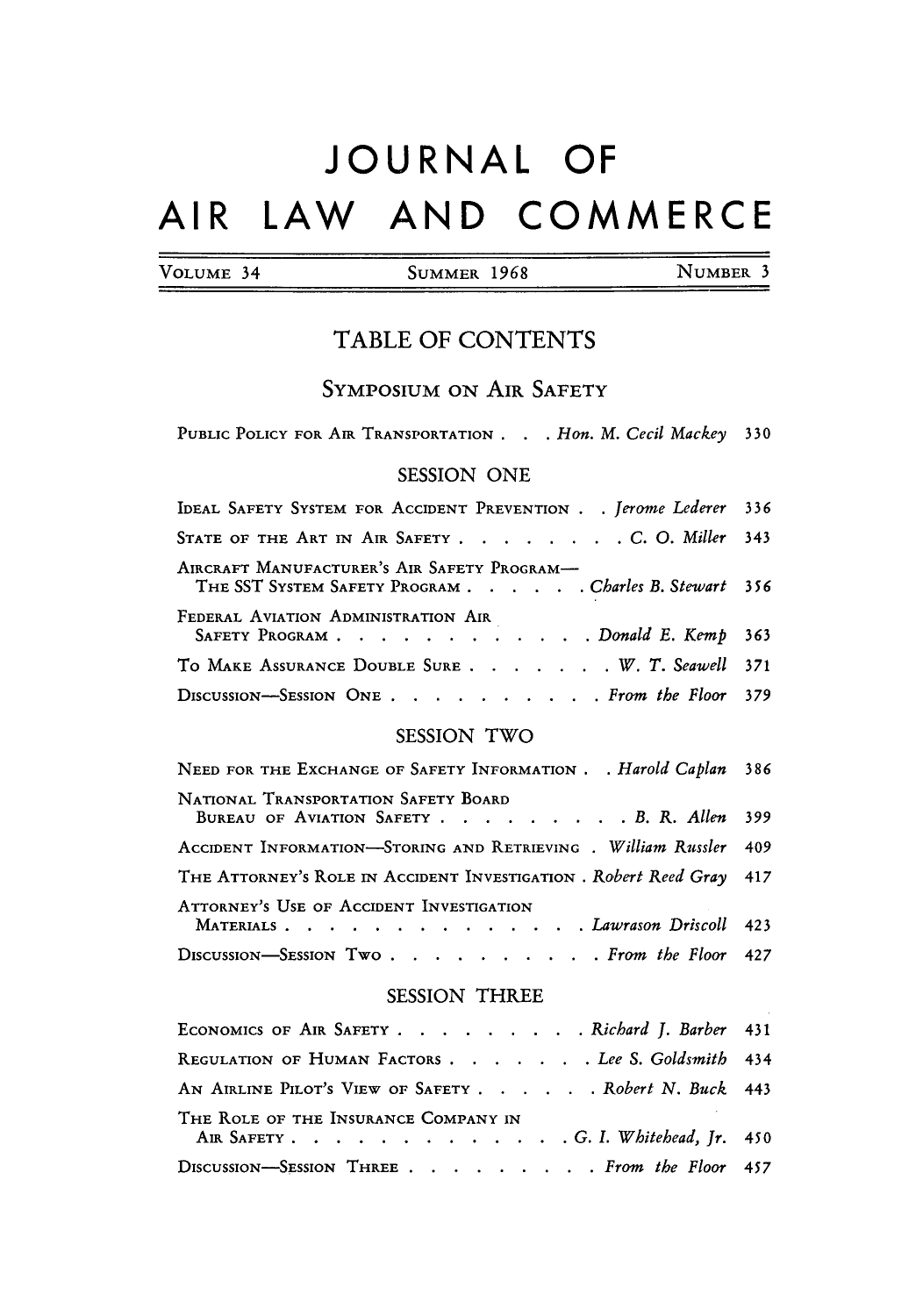## FIXEL on THE LAW OF **AVIATION**

#### Fourth Edition

**by**

#### Rowland W. Fixel

This definitive treatise on aviation law has been a standard since **1927.** The author, former staff judge advocate to the commanding general of the **U. S.** Air Transport Command, has updated and expanded his treatment of national, military and international aviation law. Included in its **900** pages is a comprehensive general index, a table of cases, and a survey of the law of aviation of all **50** of the United States. Price-\$30.00.

## WORLD **PEACE** THROUGH **SPACE** LAW

**by** Jerome Morenoff

#### Foreword **by** Charles **S.** Rhyne

#### President, World Peace Through Law Center

Dr. Morenoff examines the traditional rights granted nations under customary law in relation to the practice of aerial reconnaissance in order to determine a viable solution which may eventually justify the establishment of a cooperative international system of surveillance. **Price-\$10.00.**

#### THE AIR **CODE** OF THE **U.S.S.R.**

**by**

#### Denis **A.** Cooper

Colonel Cooper has translated the Soviet Air Code in a manner which faithfully conveys the subtle legal and technical concepts involved. In addition, he has included notes and explanatory comments which shows the Code's relation to other Soviet law, international and **U. S.** aviation law. Price-\$15.00.

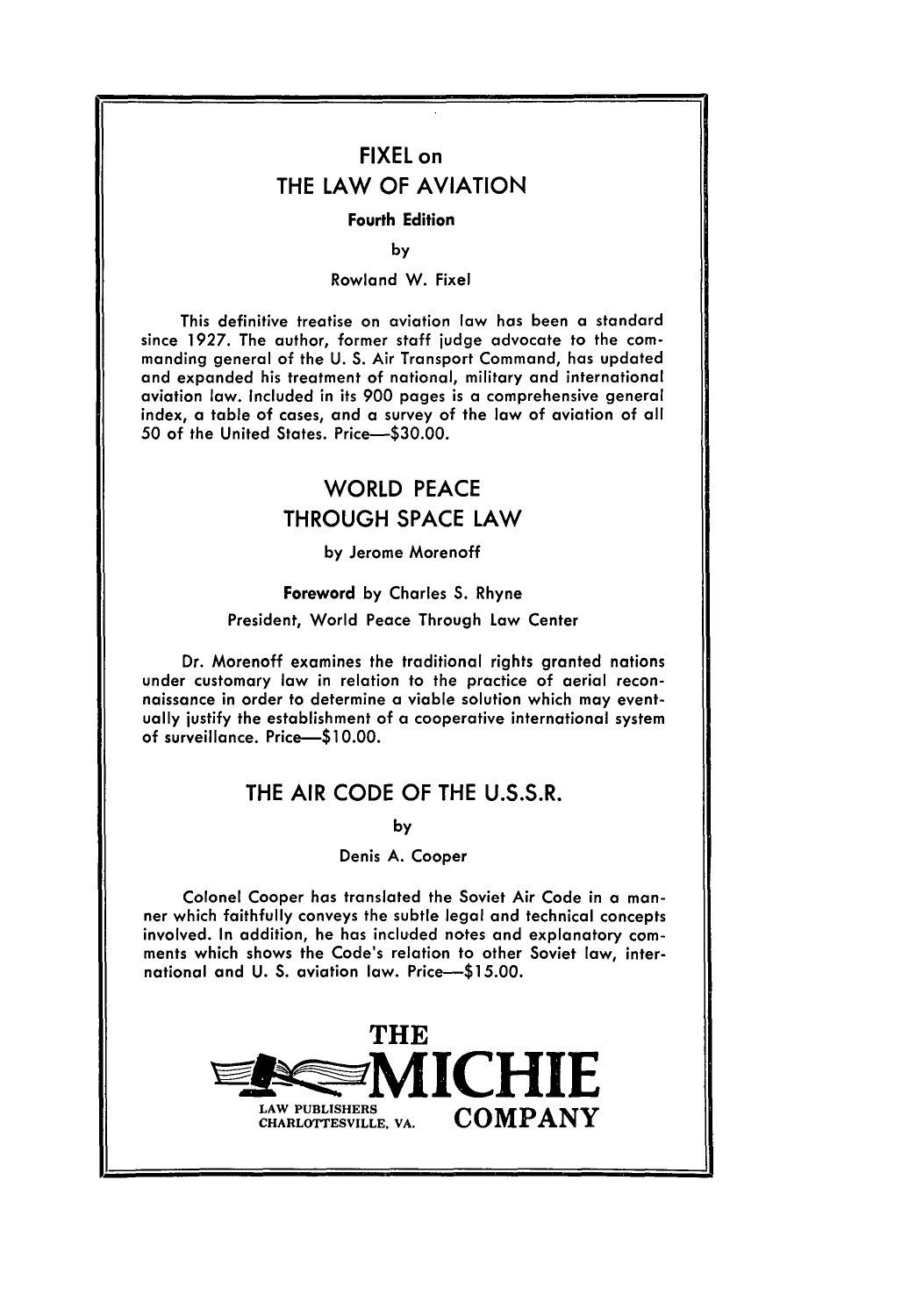The Board of Editors is pleased to present this publication **of** the proceedings of the Symposium on Air Safety held in Dallas, Texas in April 1968. Hopefully, this publication will serve as a permanent source of information for future confrontations on the subject as well as make available the substance of the Symposium to all concerned. Among the notable articles in this issue are the comments of the Hon. M. Cecil Mackey which serve as a prelude to Secretary Alan S. Boyd's testimony before the Senate Commerce Committee, Aviation Subcommittee, and Mr. C. **0.** Miller's philosophical approach to aviation safety.

In response to the success of the Symposium on the Warsaw Convention and the Symposium on Air Safety, the *Journal* has already finalized plans for a third symposium. With the assistance of Professor Charles J. Morris, Institute of Aerospace Law, and Professor Benjamin Aaron, University of California, the Symposium on Air Aransport Labor Relations promises to surpass the success of the previous two symposia. In an attempt to open the agenda to a wider crosssection of ideas, emphasis will be placed on discussion from the floor by the delegates, after selected speakers lay a foundation for constructive thinking on various topics.

Volume 34-4 should prove significant for the aviation field. Included in this issue, which will be published at the end of December, are articles by IATA's Assistant to General Counsel, Edward D. Bailey, entitled *Air Carrier Liability for Nuclear Damage,* and the first two installments of Mr. Barre Hall's thesis entitled *The Civil Aeronautics Board Policy Favoring Subsidy Reducation to Local Service Carriers.*

*Editor-in-Chief*